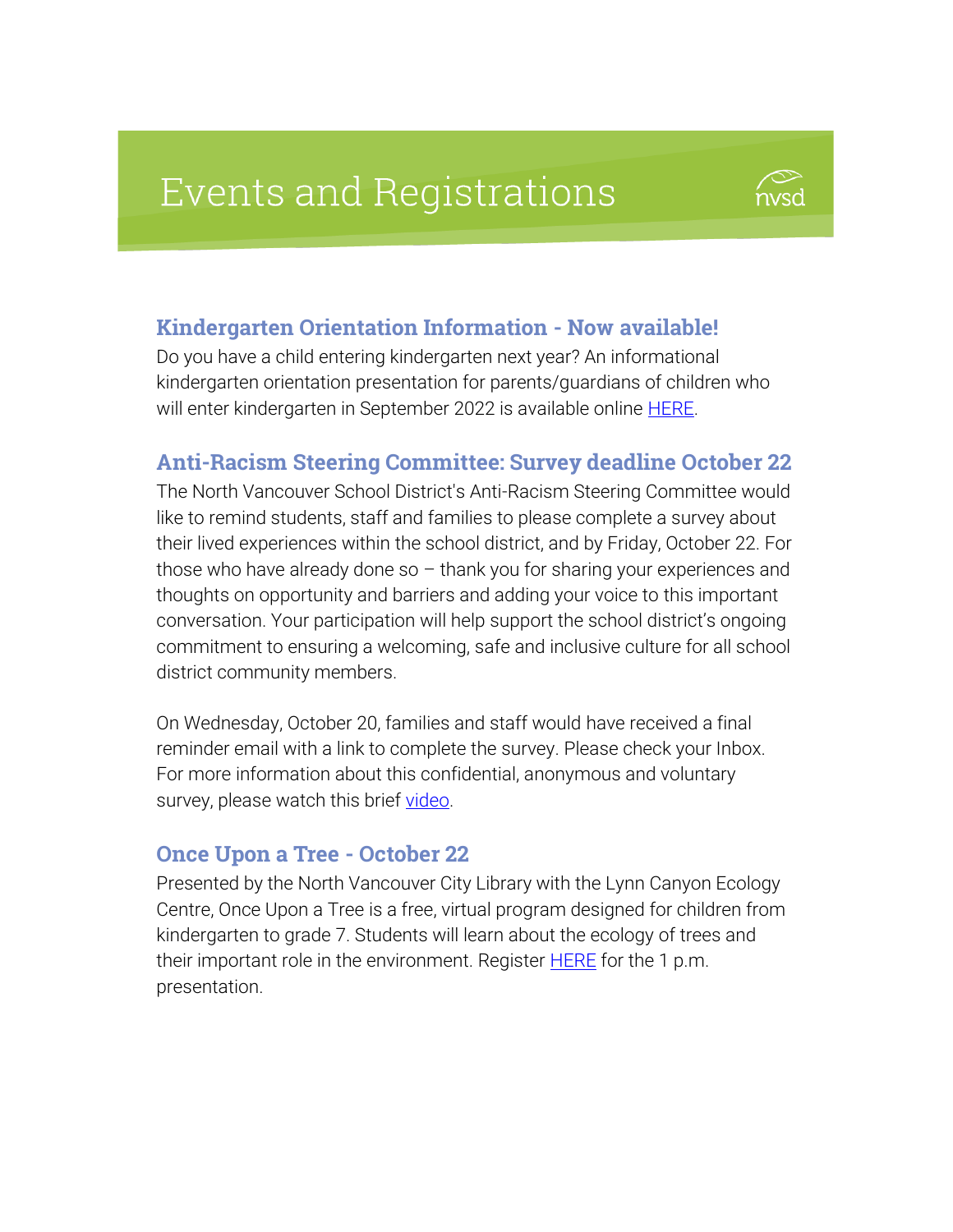## 2022/2023 Kindergarten Registration - Starting October 25

Registration for 2022/2023 kindergarten (children born in 2017) runs from October 25 - December 17. Detailed instructions on the registration process, including forms and documentation required, are available **HERE**.

## Neonology Leadership Program - Apply by October 25

Presented by Impact North Shore (formerly North Shore Multicultural Society), Neonology is a free 5-week after school virtual program designed for newcomer youth (grade 8 to 12) who are wanting to make a positive impact in their community. The program includes training workshops on anti-oppression and anti-racism, and activities to build teamwork and conflict resolution skills. For more information and to apply, click [HERE.](https://impactnorthshore.ca/our-workshops/neonology-leadership-camp/)

## Putting the "YOU" back in Youth: Understanding Adolescents - November 2

Presented by Foundry North Shore – Vancouver Coastal Health, this presentation and community conversation aims to provide parents, caregivers, educators, service providers of pre-teens and teens a helpful, new lens through which to understand teens and teenage behaviours in order to foster better connections with teens. Click **HERE** to register.

## Standing Committee Meeting - November 9

The next Board of Education Standing Committee Meeting takes place virtually on Tuesday, November 9 at 7 p.m. Visit our [Meetings & Minutes](https://www.sd44.ca/Board/Meetings/Pages/default.aspx#/=) page for information on how you can provide input and to review the complete agenda (available on the Thursday afternoon preceding the public meeting).

## Public Board Meeting - November 16

The next Board of Education Public Board Meeting takes place virtually on Tuesday, November 16 at 6:30 p.m. Visit our [Meetings & Minutes](https://www.sd44.ca/Board/Meetings/Pages/default.aspx#/=) page for information on how you can provide input and to review the agenda and board package (available on the Thursday afternoon preceding the public meeting).